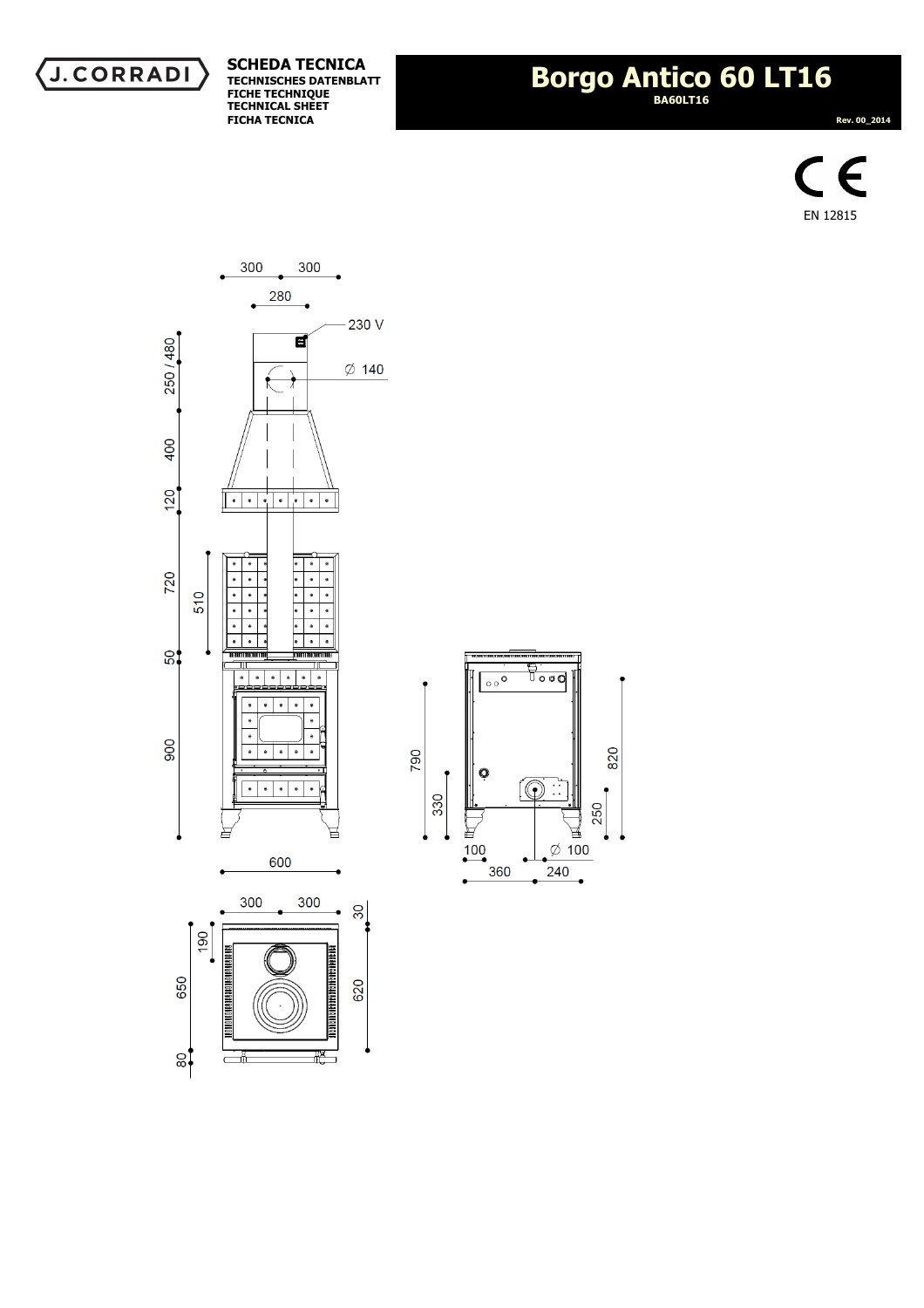



 **Rev. 00\_2014** 

**Schema attacchi idraulici** 



| A | Manicotto 1"F Ritorno acqua fredda/ Muffe 1"F Kaltwasserrücklauf / Raccord 1"F retour eau froide /1"F Sleeve cold water return / Manquito 1"<br>F Retorno agua fría                                                                                                                                                                                                                                |
|---|----------------------------------------------------------------------------------------------------------------------------------------------------------------------------------------------------------------------------------------------------------------------------------------------------------------------------------------------------------------------------------------------------|
| В | Scambiatore termico per impianto a circuito chiuso 1/2"M scarico a vista/ Wärmetauscher für Anlage mit geschlossenem Kreislauf 1/2"M<br>sichtbarer Abzug/ Échangeur thermique pour installation à circuit fermé 1/2"M échappement visible/ Heat exchanger for closed circuit system 1/2"M<br>exposed drain/ Intercambiador térmico para instalación de circuito cerrado 1/2" M descarga a la vista |
| C | <b>Pozzetto valvola termostatica 1/2"/</b> Schacht Thermostatventil 1/2"/ Puisard vanne thermostatique 1/2"/1/2" thermostatic valve box/ Pocillo de la<br>válvula termostática 1/2"                                                                                                                                                                                                                |
| D | Manicotto 3/8" per Jolly/ Muffe 3/8" für Jolly/ Raccord 3/8" pour Jolly/3/8" sleeve for Jolly/ Manguito 3/8" para Jolly                                                                                                                                                                                                                                                                            |
| E | Manicotto 1/2"F per eventuale sonda pompa/ Muffe 1/2"F für etwaigen Pumpenfühler/ Raccord 1/2"F pour sonde pompe éventuelle/1/2"F Sleeve for<br>any pump probe/1/2" pump/sleeve board probe box/ Manguito 1/2" F para eventual sonda bomba                                                                                                                                                         |
| F | <b>Pozzetto sonda pompa/scheda manicotto 1/2"/</b> Schacht Pumpenfühler/Karte Muffe 1/2"/ Puisard sonde pompe/carte raccord 1/2"/ Pocillo sonda<br>bomba/tarjeta manguito 1/2"                                                                                                                                                                                                                     |
| G | Manicotto 1"F Mandata acqua calda / Muffe 1"F Warmwasserzufuhr / Raccord 1"F refoulement eau chaude /1"F Sleeve hot water delivery /<br>Manquito 1" F Impulsión aqua caliente                                                                                                                                                                                                                      |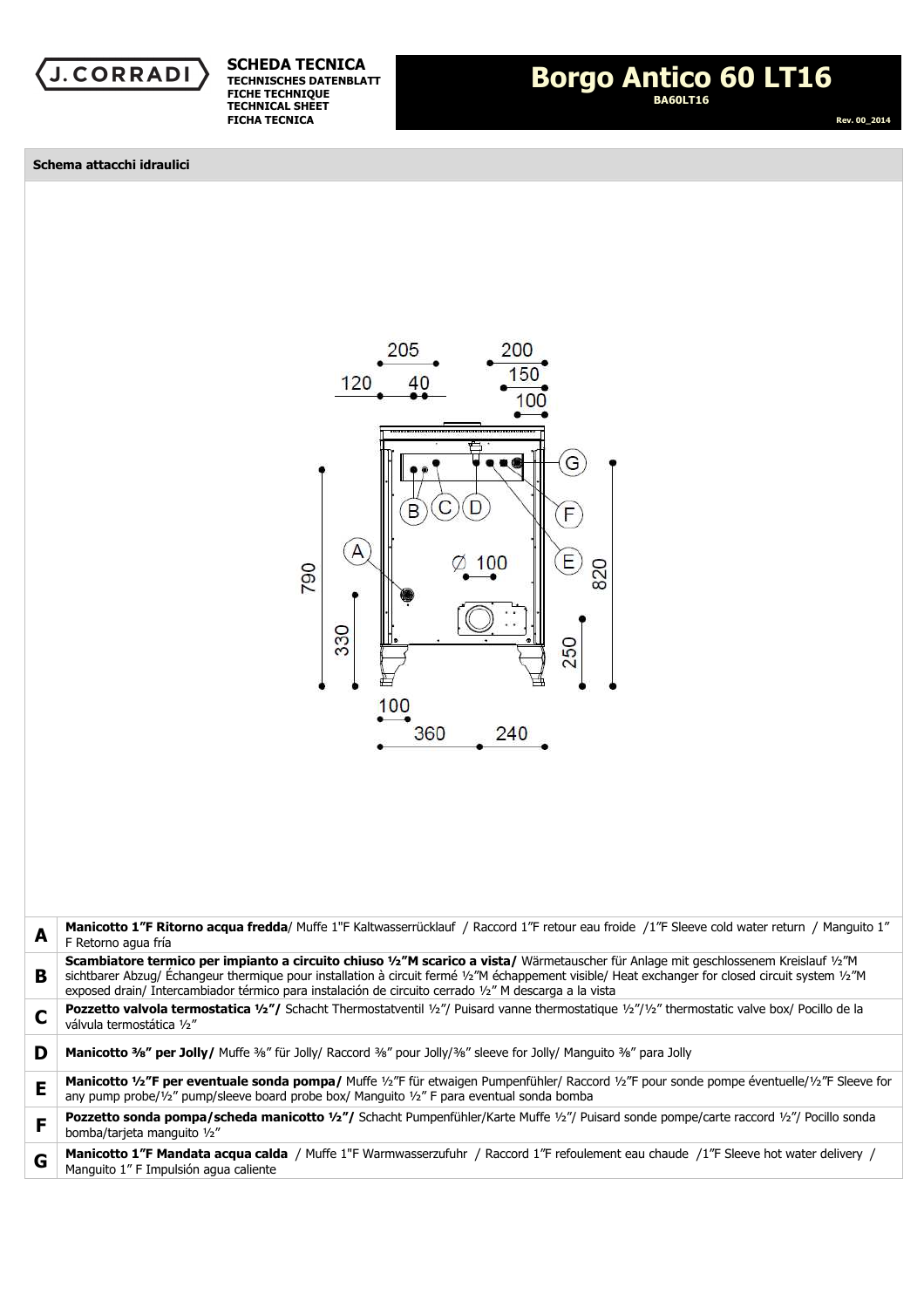

## **Borgo Antico 60 LT16**

**BA60LT16** 

 **Rev. 00\_2014** 

| Dati tecnici / Technical characteristics / Technische Merkmale / Caractéristiques techniques / Datos técnicos                                                                                    |  |                                   |                    |  |
|--------------------------------------------------------------------------------------------------------------------------------------------------------------------------------------------------|--|-----------------------------------|--------------------|--|
| Tipo di combustibile/Art des Brennstoffs/Type de combustible/Type of fuel/Tipo de combustible/                                                                                                   |  | Legna/Holz/Bois/<br>Wood/Len      |                    |  |
| Consumo orario/Stundenverbrauch/Consommation horaire/Hourly consumption/Consumo horario/                                                                                                         |  | 4,85                              | $kg/h*$            |  |
| Tempo di ricarica/carico/Nachlegezeit/Füllmenge/Temps de recharge/charge/Reloading/load time/Tiempo de recarga/carga/                                                                            |  | 60 min / 4,85 kg                  |                    |  |
| Potenza utile nominale/Nominale Nutzleistung/Puissance utile nominale /Nominal output power/Potencia nominal útil/                                                                               |  | 15,5 kW (13330<br>kcal/h)         |                    |  |
| Potenza utile nominale (H2O)/Nominale Nutzleistung (H2O)/Puissance utile nominale (H2O)/Nominal output power (H2O)/<br>Potencia nominal útil (H2O)/                                              |  | 11,5 kW                           |                    |  |
| Potenza utile minima/Minimale Nutzleistung/Puissance utile minimale /Minimum output power /Potencia útil mínima/                                                                                 |  | n.a.                              | kW                 |  |
| <b>Rendimento/</b> Wirkungsgrad/Rendement/Efficiency/Rendimiento/                                                                                                                                |  | 70,5                              | $\frac{0}{0}$      |  |
| <b>Emissione CO nei fumi (13%O2)/</b> CO-Emissionen im Rauchgas (13% O2)/Émission de CO dans les fumées (13 % O2)/CO emission in the smoke<br>$(13\% O2)/E$ misión de CO en el humo $(13\% O2)/$ |  | 0,25                              | $\frac{0}{0}$      |  |
| Particolato/OGC/Nox (13%O2)/Feinstaub/OGC/Nox (13%O2)/Particules/OGC/Nox (13%O2)/Particulate/OGC/Nox<br>$(13\%O2)/$ Particulado/OGC/Nox $(13\%O2)$ /                                             |  | n.a.                              | mg/Nm <sup>3</sup> |  |
| Portata massica dei fumi/Abgas-Massenstrom/Débit massique des fumées/Smoke flow rate/Flujo másico del humo/                                                                                      |  | 26,31                             | g/s                |  |
| Temperatura fumi/Rauchgastemperatur/Température des fumées/Smoke temperature/Temperatura humos/                                                                                                  |  | 272,5                             | ۰c                 |  |
| Tiraggio consigliato / Empfohlener Schornsteinzug/Tirage conseillé/Recommended draught/Tiro recomendado/                                                                                         |  | 0,12 mbar / 12 Pa***              |                    |  |
| Pressione idrica massima / maximale Wasserdruck / pression d'eau maximale / maximum water pressure / presión máxima de aqua                                                                      |  | 2 bar - 200 kPa                   |                    |  |
| Volume riscaldabile m <sup>3</sup> /Heizbarer Rauminhalt m3/Volume de chauffage m3/Heatable volume m3/Volumen calentable m3/                                                                     |  | 335 / 380 / 445 m <sup>3</sup> ** |                    |  |
| Contenuto d'acqua / Wassergehalt / teneur en eau / water content / contenido de agua                                                                                                             |  | 38                                | ı                  |  |
| Ingresso aria per la combustione/ Verbrennungslufteinlass/ Entrée d'air pour la combustion/ Combustion air inlet/ Entrada del aire para la<br>combustión                                         |  | 100                               | mm                 |  |
| Presa d'aria esterna/Verbrennungsluftöffnung/Prise d'air extérieur comburant/External combustion air inlet/Toma de aire externo/                                                                 |  | 100                               | cm <sup>2</sup>    |  |
| Uscita fumi/Rauchgasaustritt/Sortie des fumées/Smoke outlet/Salida de humos/                                                                                                                     |  | 140 Ø                             | mm                 |  |
| н<br>P<br>Dimensioni focolare/Abmessungen Feuerraum/Dimensions du foyer/Firebox dimensions/Dimensiones del hogar/<br>L                                                                           |  | 390                               | mm                 |  |
|                                                                                                                                                                                                  |  | 370                               | mm                 |  |
|                                                                                                                                                                                                  |  | 380                               | mm                 |  |
| Peso netto/Netto-Gewicht/Poids net/Net weight/Peso neto/                                                                                                                                         |  | 155                               | kq                 |  |

Testata secondo EN 12815 in accordo con il regolamento 305/2011 (Prodotti da Costruzione)/ Geprüft nach EN 12815 entsprechend der Richtlinie 305/2011 (Bauprodukte)/ Testée conformément à la norme EN 12815 en accord avec le

Apparecchio a combustione intermittente/ Gerät mit Zeitbrandfeuerstätte/ Appareil à combustion intermittente/ Intermittent combustion appliance/ Aparato de combustión intermitente<br>Questo apparecchio non può essere usato su

aparato no se puede usar en un tubo de humos compartidole usato / Data that may vary depending on the type of pellets used / Die Werte können je nach Art des verwendeten Brennstoffs schwanken / Données qui peuvent varier s

Kcal/h por m3)<br>\*\*\* Valore consigliato dal costruttore (non vincolante) per il funzionamento ottimale del prodotto/ Vom Hersteller empfohlener Wert (nicht bindend) für den optimalen Betrieb des Produktes/ Valeur conseillée